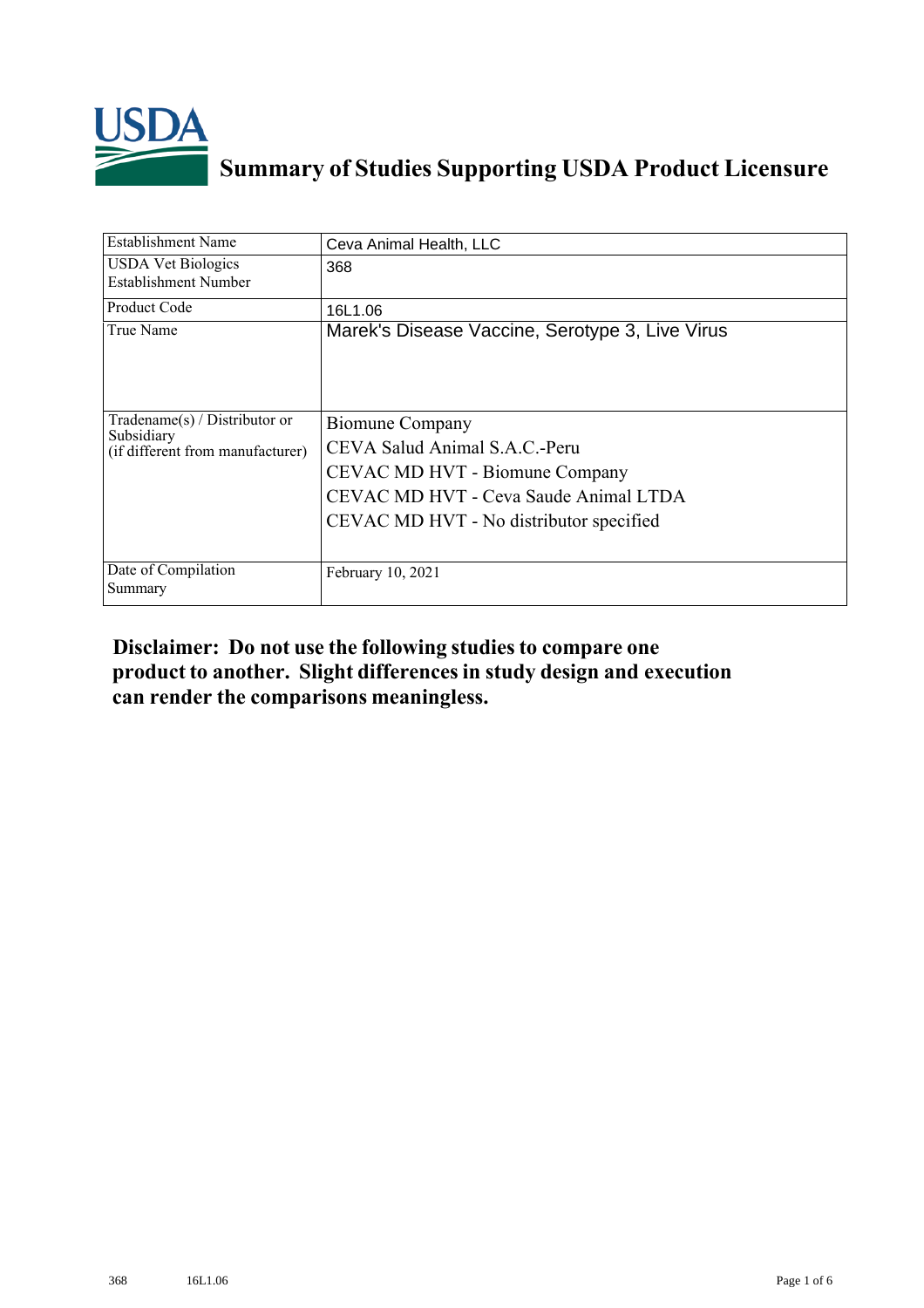| <b>Study Type</b>              | Efficacy                                                                                                                                                                                                                                                                                                                    |  |  |  |  |
|--------------------------------|-----------------------------------------------------------------------------------------------------------------------------------------------------------------------------------------------------------------------------------------------------------------------------------------------------------------------------|--|--|--|--|
| <b>Pertaining to</b>           | Marek's Disease Virus (MDV)                                                                                                                                                                                                                                                                                                 |  |  |  |  |
| <b>Study Purpose</b>           | To demonstrate efficacy against MDV                                                                                                                                                                                                                                                                                         |  |  |  |  |
| <b>Product Administration</b>  | In ovo route and Subcutaneous route                                                                                                                                                                                                                                                                                         |  |  |  |  |
| <b>Study Animals</b>           | Chickens                                                                                                                                                                                                                                                                                                                    |  |  |  |  |
| <b>Challenge Description</b>   |                                                                                                                                                                                                                                                                                                                             |  |  |  |  |
| <b>Interval observed after</b> |                                                                                                                                                                                                                                                                                                                             |  |  |  |  |
| challenge                      |                                                                                                                                                                                                                                                                                                                             |  |  |  |  |
| <b>Results</b>                 | Study data were evaluated by USDA-APHIS prior to product<br>licensure and met regulatory standards for acceptance at the time<br>of submission. No data are published because this study was<br>submitted to USDA-APHIS prior to January 1, 2007, and APHIS<br>only requires publication of data submitted after that date. |  |  |  |  |
| <b>USDA Approval Date</b>      | March 14, 2002                                                                                                                                                                                                                                                                                                              |  |  |  |  |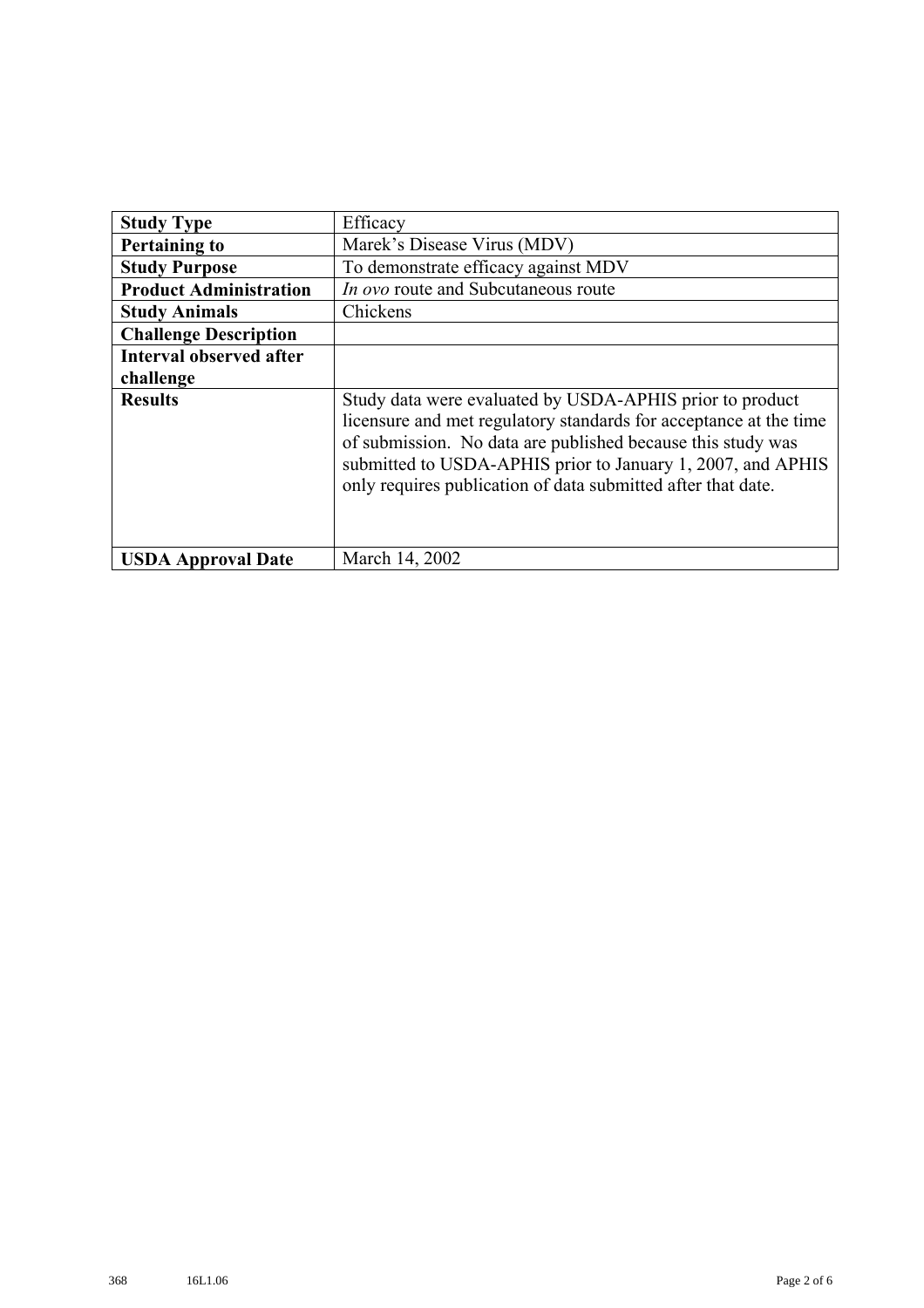| <b>Study Type</b>              | Efficacy                                                                                                                                                                                                                                                                                                                    |  |  |  |  |  |
|--------------------------------|-----------------------------------------------------------------------------------------------------------------------------------------------------------------------------------------------------------------------------------------------------------------------------------------------------------------------------|--|--|--|--|--|
| <b>Pertaining to</b>           | Marek's Disease Virus (MDV)                                                                                                                                                                                                                                                                                                 |  |  |  |  |  |
| <b>Study Purpose</b>           | To demonstrate efficacy against MDV GA strain                                                                                                                                                                                                                                                                               |  |  |  |  |  |
| <b>Product Administration</b>  | In ovo and subcutaneous                                                                                                                                                                                                                                                                                                     |  |  |  |  |  |
| <b>Study Animals</b>           | Chickens                                                                                                                                                                                                                                                                                                                    |  |  |  |  |  |
| <b>Challenge Description</b>   |                                                                                                                                                                                                                                                                                                                             |  |  |  |  |  |
| <b>Interval observed after</b> |                                                                                                                                                                                                                                                                                                                             |  |  |  |  |  |
| challenge                      |                                                                                                                                                                                                                                                                                                                             |  |  |  |  |  |
| <b>Results</b>                 | Study data were evaluated by USDA-APHIS prior to product<br>licensure and met regulatory standards for acceptance at the time<br>of submission. No data are published because this study was<br>submitted to USDA-APHIS prior to January 1, 2007, and APHIS<br>only requires publication of data submitted after that date. |  |  |  |  |  |
| <b>USDA Approval Date</b>      | March 14, 2002                                                                                                                                                                                                                                                                                                              |  |  |  |  |  |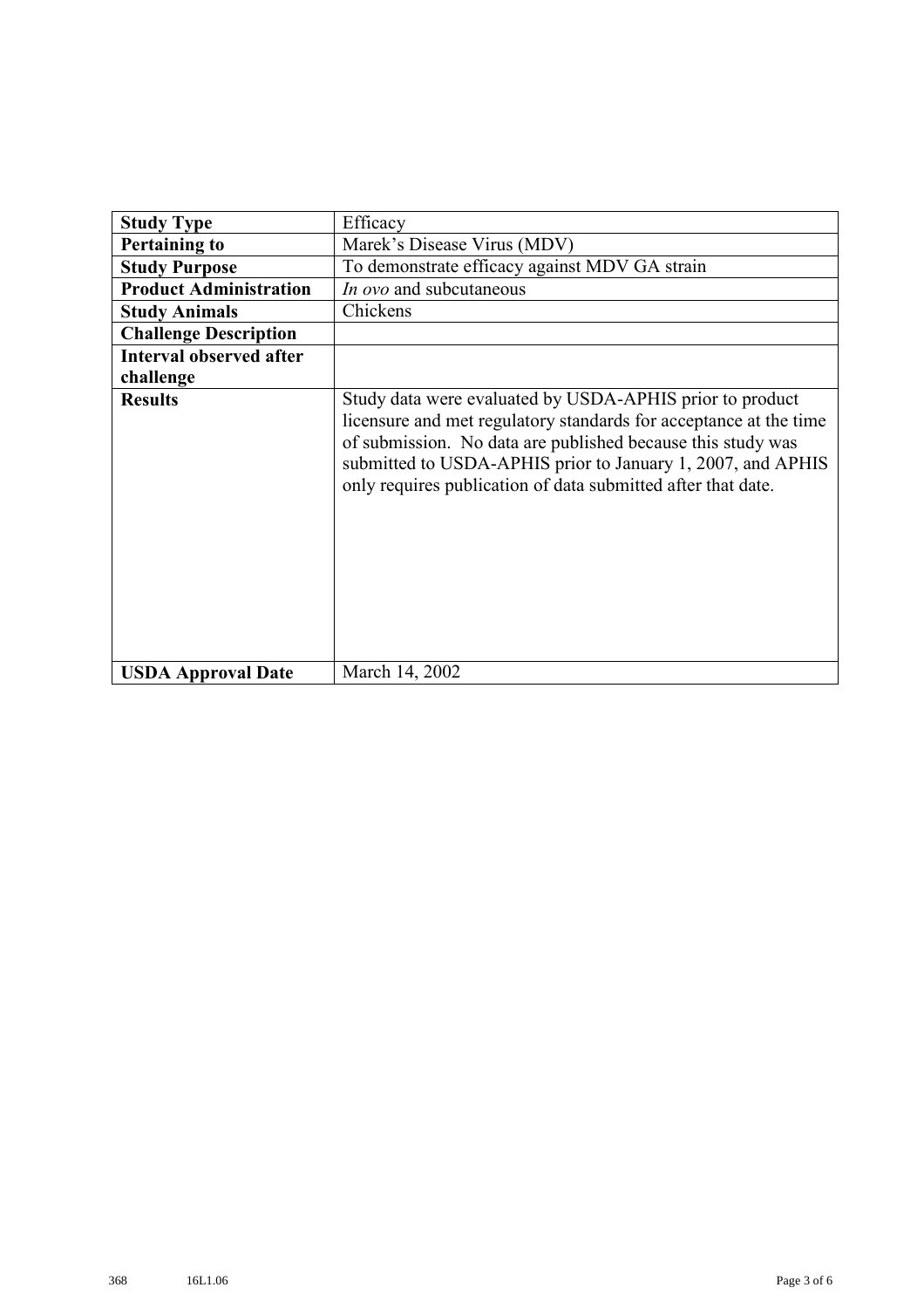| <b>Study Type</b>            | Safety                                                                                                                                                                                       |                                                                 |                 |              |         |  |
|------------------------------|----------------------------------------------------------------------------------------------------------------------------------------------------------------------------------------------|-----------------------------------------------------------------|-----------------|--------------|---------|--|
| <b>Pertaining to</b>         | ALL                                                                                                                                                                                          |                                                                 |                 |              |         |  |
| <b>Study Purpose</b>         | To demonstrate safety under field conditions                                                                                                                                                 |                                                                 |                 |              |         |  |
| Product                      | One dose by the subcutaneous (SQ) route                                                                                                                                                      |                                                                 |                 |              |         |  |
| Administration               |                                                                                                                                                                                              |                                                                 |                 |              |         |  |
| <b>Study Animals</b>         | Commercial chicks at day of age at one site                                                                                                                                                  |                                                                 |                 |              |         |  |
| <b>Challenge Description</b> |                                                                                                                                                                                              | Not Applicable                                                  |                 |              |         |  |
| <b>Interval observed</b>     |                                                                                                                                                                                              | Commercial chickens were observed daily through 21 days of age. |                 |              |         |  |
| <b>Results</b>               |                                                                                                                                                                                              |                                                                 |                 |              |         |  |
|                              | <b>Mortality</b><br><b>Treatment</b><br>Number of                                                                                                                                            |                                                                 |                 |              |         |  |
|                              | Location                                                                                                                                                                                     | Group                                                           | <b>Chickens</b> | <b>Total</b> | Percent |  |
|                              | 1                                                                                                                                                                                            | Vaccinate                                                       | 25,800          | 331          | 1.28%   |  |
|                              |                                                                                                                                                                                              | $Control^*$                                                     | 25,800          | 688          | 2.67%   |  |
|                              | *Other commercially available vaccine<br>No adverse reactions or clinical signs of Marek's disease were noted<br>in either group during post-challenge observation.<br>Raw data found below. |                                                                 |                 |              |         |  |
|                              |                                                                                                                                                                                              |                                                                 |                 |              |         |  |
| <b>USDA Approval Date</b>    | November 19, 2008                                                                                                                                                                            |                                                                 |                 |              |         |  |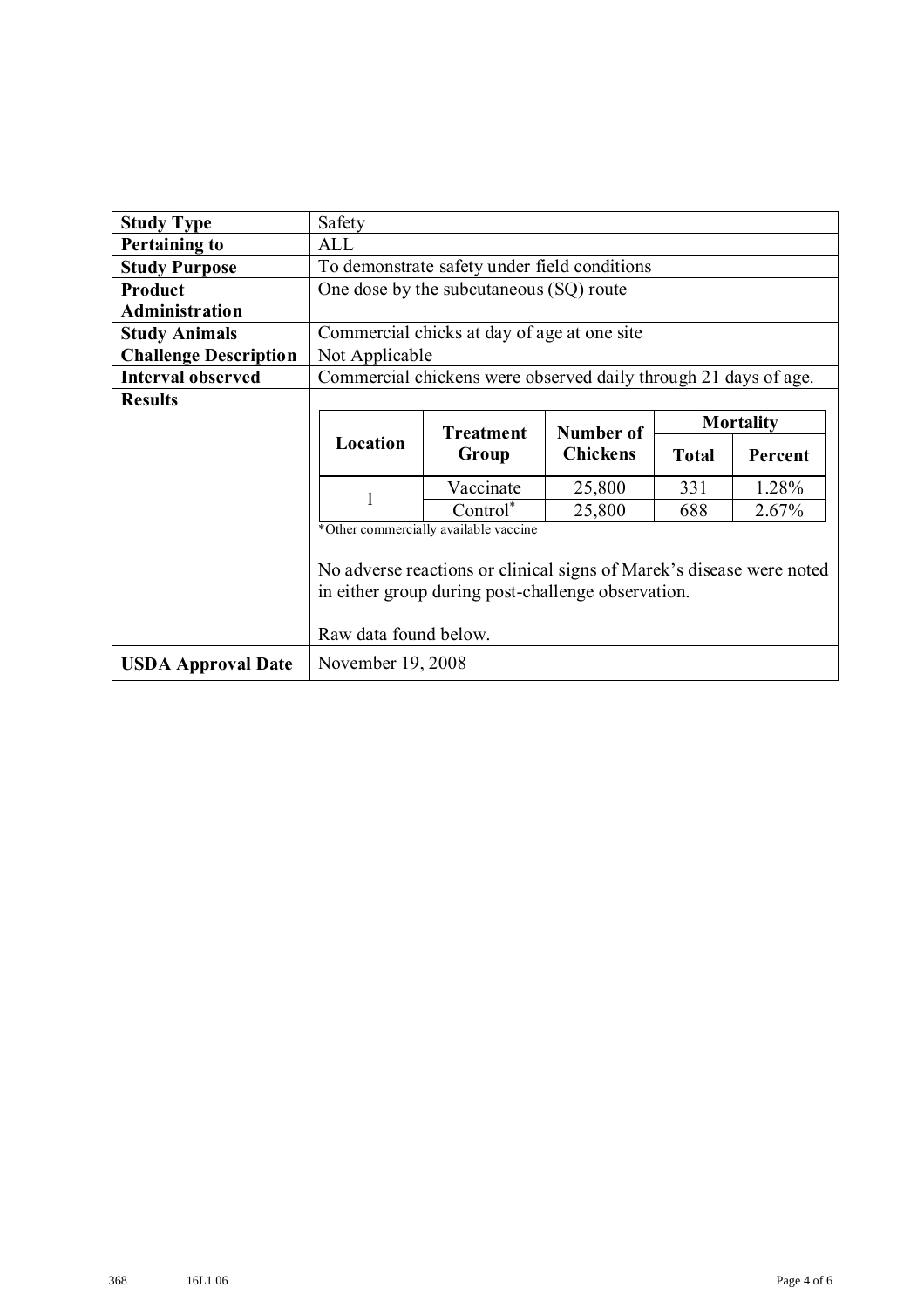| <b>Study Type</b>         | Safety                                                           |                                                                    |                     |         |                                        |                     |         |
|---------------------------|------------------------------------------------------------------|--------------------------------------------------------------------|---------------------|---------|----------------------------------------|---------------------|---------|
| <b>Pertaining to</b>      | <b>ALL</b>                                                       |                                                                    |                     |         |                                        |                     |         |
| <b>Study Purpose</b>      | To demonstrate safety under field conditions                     |                                                                    |                     |         |                                        |                     |         |
| <b>Product</b>            |                                                                  | One dose by the <i>in ovo</i> route                                |                     |         |                                        |                     |         |
| <b>Administration</b>     |                                                                  |                                                                    |                     |         |                                        |                     |         |
| <b>Study Animals</b>      |                                                                  | Commercial chicken embryos at 18 to 19 days of incubation at three |                     |         |                                        |                     |         |
|                           |                                                                  | independent sites                                                  |                     |         |                                        |                     |         |
| <b>Challenge</b>          | Not Applicable                                                   |                                                                    |                     |         |                                        |                     |         |
| <b>Description</b>        |                                                                  |                                                                    |                     |         |                                        |                     |         |
| <b>Interval observed</b>  |                                                                  | No challenge. Commercial chickens were observed daily through 21   |                     |         |                                        |                     |         |
| after challenge           | days of age.                                                     |                                                                    |                     |         |                                        |                     |         |
| <b>Results</b>            |                                                                  |                                                                    |                     |         |                                        |                     |         |
|                           |                                                                  |                                                                    | Hatchability        |         |                                        | <b>Mortality</b>    |         |
|                           |                                                                  | <b>Treatment</b>                                                   | No.                 |         | <b>Number</b><br>of<br><b>Chickens</b> |                     |         |
|                           | Location                                                         | Group                                                              | hatched/<br>embryos | Percent |                                        | <b>Total</b><br>No. | Percent |
|                           |                                                                  |                                                                    | set                 |         |                                        |                     |         |
|                           | $\mathbf{1}$                                                     | Vaccinate                                                          | 19,400/<br>21,870   | 88.71%  | 19,400                                 | 144                 | 0.74%   |
|                           |                                                                  | Control                                                            | 16,000/<br>17,674   | 90.53%  | 16,000                                 | 172                 | 1.08%   |
|                           |                                                                  | Vaccinate                                                          | 21,559/<br>24,300   | 88.72%  | 21,559                                 | 257                 | 1.19%   |
|                           | $\overline{2}$                                                   | Control                                                            | 46,871 /<br>53,460  | 87.67%  | 17,071                                 | 168                 | 0.98%   |
|                           | 3                                                                | Vaccinate                                                          | 24,700/<br>27,317   | 90.41%  | 24,700                                 | 1,075               | 4.35%   |
|                           |                                                                  | Control                                                            | 24,100 /<br>32,079  | 75.12%  | 24,100                                 | 583                 | 2.42%   |
|                           | No adverse reactions were noted in either group at any location. |                                                                    |                     |         |                                        |                     |         |
| <b>USDA Approval Date</b> | October 19, 2009                                                 |                                                                    |                     |         |                                        |                     |         |